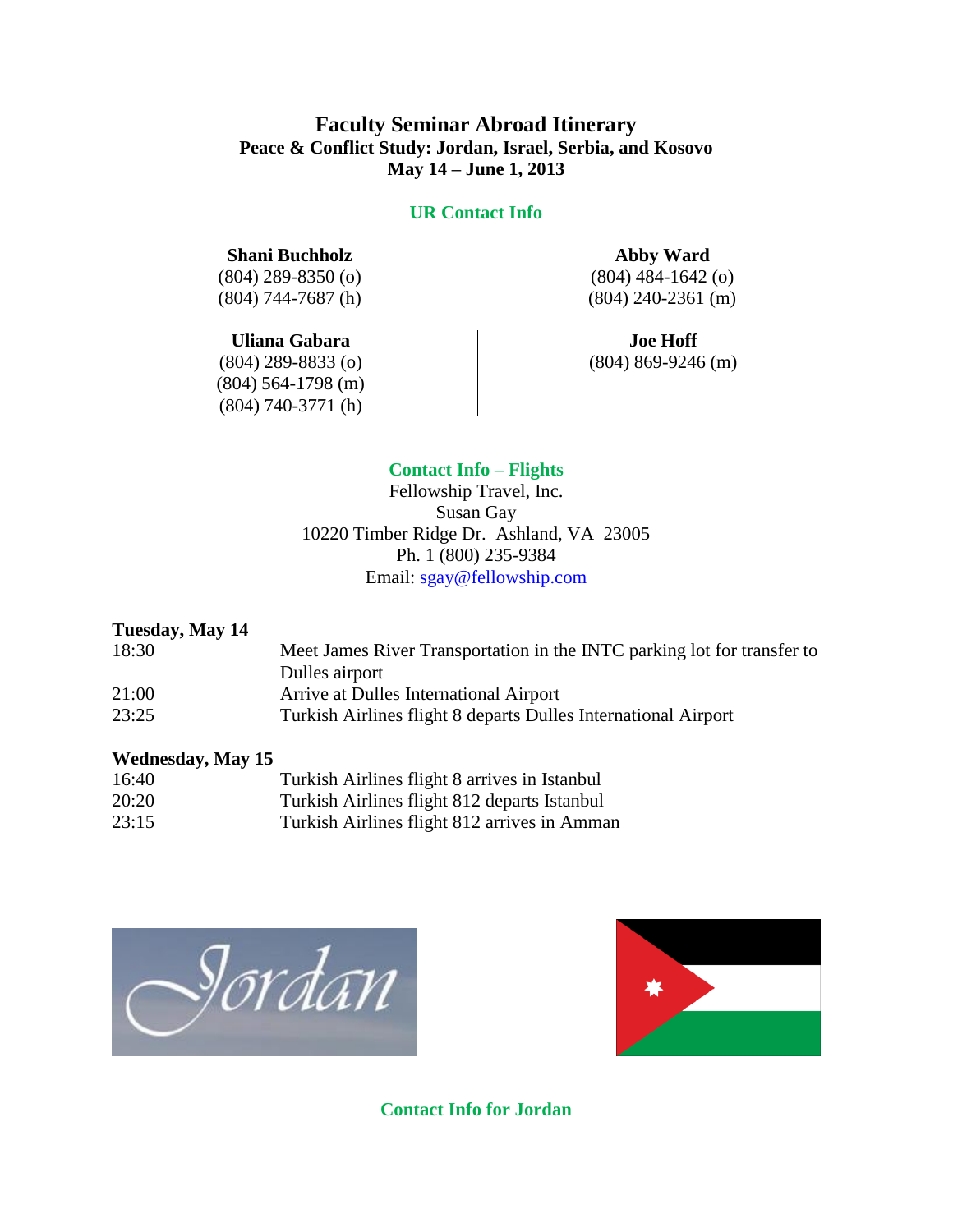**SIT SIT** Jessica Lindoerfer Lauren E. Clark Custom Program Manager Dean for Custom & Comparative Programs 802-258-3288 802-258-3286 1 Kipling Rd. Brattleboro, VT 05302 | 1 Kipling Rd. Brattleboro, VT 05302 Email: Jessica.Lindoerfer@sit.edu Email: lauren.clarke@sit.edu

In case of flight delays or cancellations, you can call the SIT Study Abroad number if you're still in the U.S. (802-258-3212). If during office hours, you should indicate that you are on a Custom Program (this will put you through to me or Lauren.) If it's after office hours you'll get an answering service, and just specify that you are leaving from the U.S. to start a program and they will notify me.

If you miss your flight connection in Turkey, or if your onward flight to Jordan is delayed, you can call Raed Al-Tabini directly at the number below.

### **In-country Contact Info**

**Raed Al-Tabini**, Academic Director +962 777 463 348 Program office: 60 Damascus St., Abdoun Amman Email: raed.altabini@sit.edu

### **Consulate Information for Jordan**

| Physical Address: | Abdoun, Al-Umawyeen St.<br>Amman Jordan |
|-------------------|-----------------------------------------|
| Phone:            | $+962$ 6-590-6000                       |
| Fax:              | $+962$ 6-592-0163                       |

#### **Hotel Info for Jordan**

Bristol Hotel 5<sup>th</sup> Circle, Behind Arab Medical Center Amman, Jordan Phone: +962-6-5923400 +962-6-5923717 [http://www.bristolamman.com/pages.php?menu\\_id=9&local\\_type=152](http://www.bristolamman.com/pages.php?menu_id=9&local_type=152)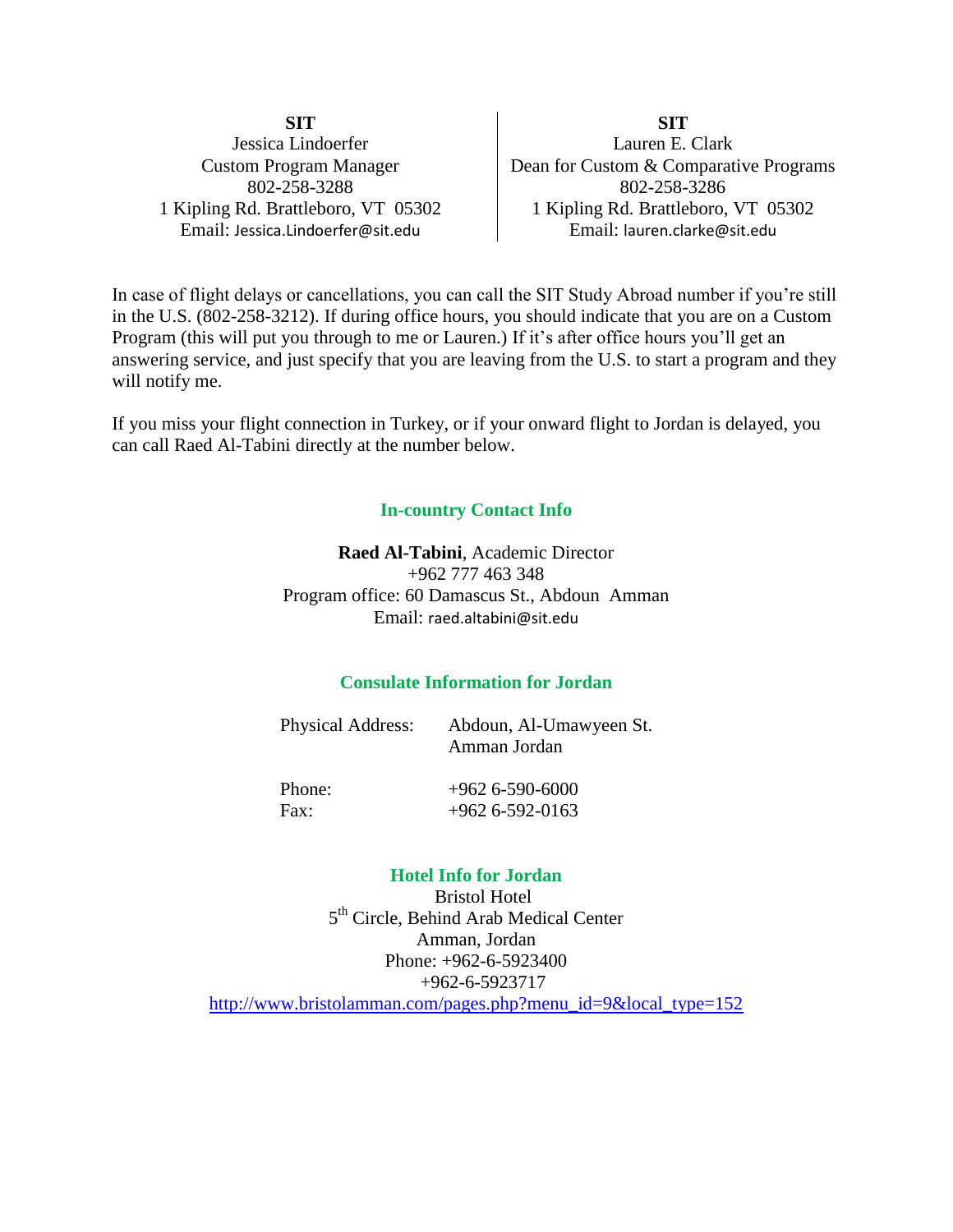| Wednesday, May 15 | 22:00: Arrive at Queen Alia Airport, Amman, and will be met by<br>SIT Study Abroad staff<br>Orientation with SIT Staff (Jon has a water bottle for Raed Al-<br>Tabini, the Academic Director)<br><b>Dinner</b>                                                                                                                                                                                                                                                                                                                                                                                                                                                          |
|-------------------|-------------------------------------------------------------------------------------------------------------------------------------------------------------------------------------------------------------------------------------------------------------------------------------------------------------------------------------------------------------------------------------------------------------------------------------------------------------------------------------------------------------------------------------------------------------------------------------------------------------------------------------------------------------------------|
| Thursday, May 16  | 10:00: Morning lecture: Feminism and the Women's Movement<br>٠<br>in Jordan – Rola Qawas (Jon has a USB drive for this lecturer)<br>11:30: Visit to the Centre for Strategic Studies at Jordan<br>$\bullet$<br>University<br>12:30: Lunch at Jordan University<br>13:30: Visit to Women's Union<br>$\bullet$<br>15:30: Evening lecture: Israel, Jordan, and Palestine - Dr.<br>$\bullet$<br>Ibrahim Badran (Jon has a USB drive for this lecturer)<br>18:00: Dinner at Umsiaat Amman Restaurant                                                                                                                                                                         |
| Friday, May 17    | 10:00: Morning lecture: Islam and modernity - Dr. Mohammad<br>$\bullet$<br>Ryan (Jon has a USB drive for this lecturer)<br>12:00 - 16:00: Jerash Excursion & Lunch<br>٠<br>17:00: Lecture: Foreign Policy in Jordan post-Arab Spring - Dr.<br>$\bullet$<br>Jawad Anani (Former Deputy Prime Minister) (Jon has a USB<br>drive for this lecturer)<br>19:30: Dinner with Laura Hadad (alumnus) at SIT (Jon has a 2<br>$\bullet$<br>USB drives for Laura and her husband) -<br>Ishaddad@gmail.com; 079-5999408                                                                                                                                                             |
| Saturday, May 18  | 09:30: Morning lecture #1: An Overview of Jordan's Political<br>$\bullet$<br>Parties, Political System, and the Role of Women in Politics -<br>Dr. Abla Abu Ilbeh (Jon has a USB drive for this lecturer)<br>11:00: Morning lecture #2: Iraqi and Syrian refuges in Jordan -<br>$\bullet$<br>Dr. Haitham Al Zuabi (Jon Has a USB drive for this lecturer)<br>12:30: City tour of Amman (Jon has a business card holder for<br>the tour guide)<br>13:00: Lunch<br>16:00: Round table discussion on the Israel-Palestine conflict<br>with Palestinians/Jordanians (Scott has 10 business card<br>holders for these participants)<br>20:00: Dinner at Windmills Restaurant |
| Sunday, May 19    | Departure for Haifa, Israel<br>٠                                                                                                                                                                                                                                                                                                                                                                                                                                                                                                                                                                                                                                        |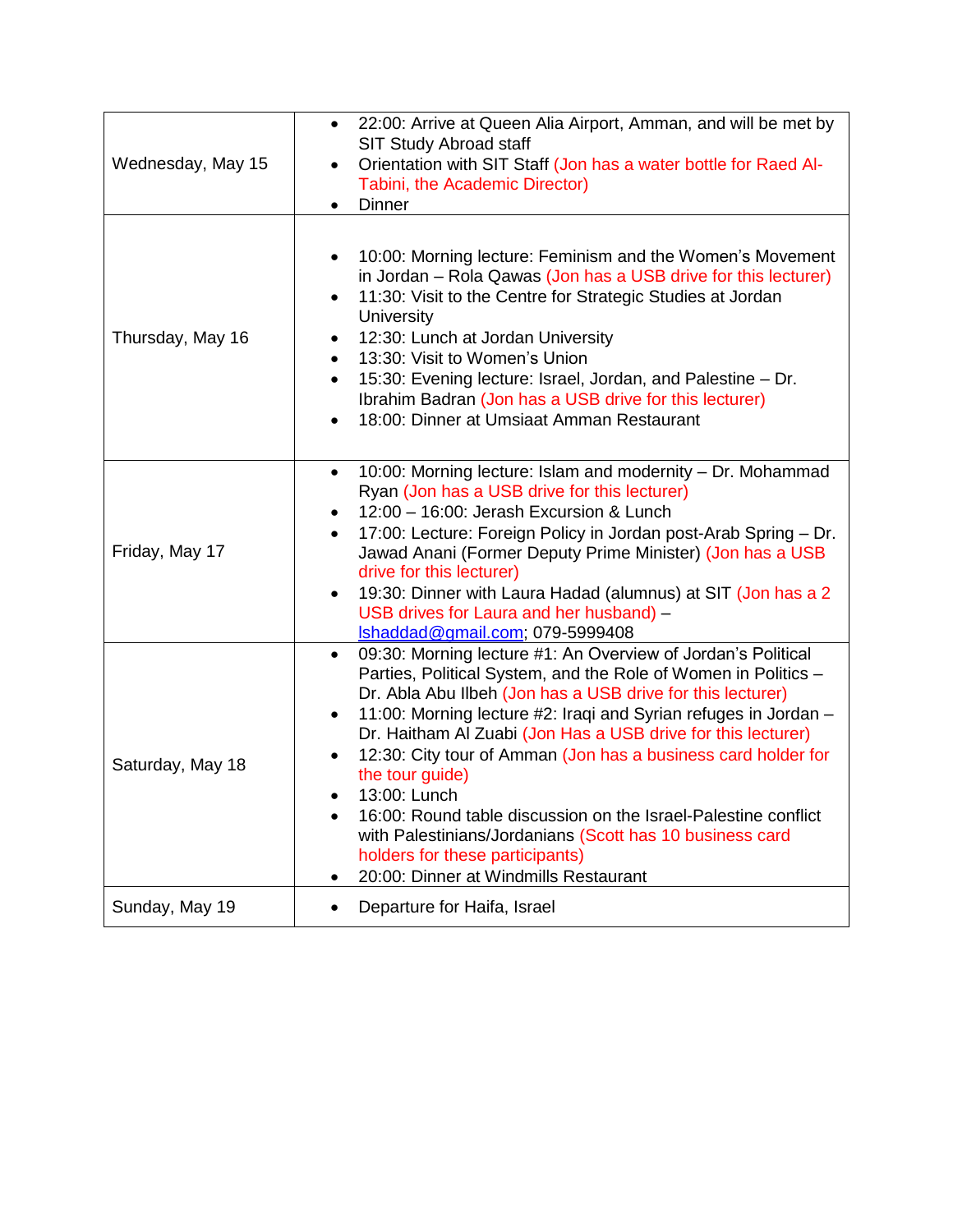



#### **Contact Info for Israel**

**University of Haifa University of Haifa** 972 (0)4 8240111 972 (0)4 8240111 Email: lstaerman@univ.haifa.ac.il Email: lbareket@univ.haifa.ac.il

Liana Staerman Lilach Bareket bercovich

#### **Contact Info for Travel to Jerusalem, Nazareth, and the Sea of Galilee**

**Mr. Israel Neeman** Phone: +972 4-674-1239 (h) +972 50-534-9339 (c) E-mail address: [syneeman@bezeqint.net](mailto:syneeman@bezeqint.net)

#### **Contact Info for Tour Guide in Haifa, Akko, and Rosh Hanikra**

**Mr. Eran Ketter** E-mail address: [ek@eketter.com](mailto:ek@eketter.com)

#### **Consulate Information for Israel**

Physical Address: 71 Ha Yarkon St. Tel Aviv, Israel

Phone: +972 3-519-7475 (M – R, 2:00 – 4:00) +972 3-519-7575 (after hours & emergencies)

#### **Hotel Info for Israel**

**Dan Gardens Haifa Prima Kings Hotel** Ph: 972-4-8302020 +972-2-620-1201

124 Yefe Nof St. 60 King George St. Haifa 3445 Jerusalem 9426224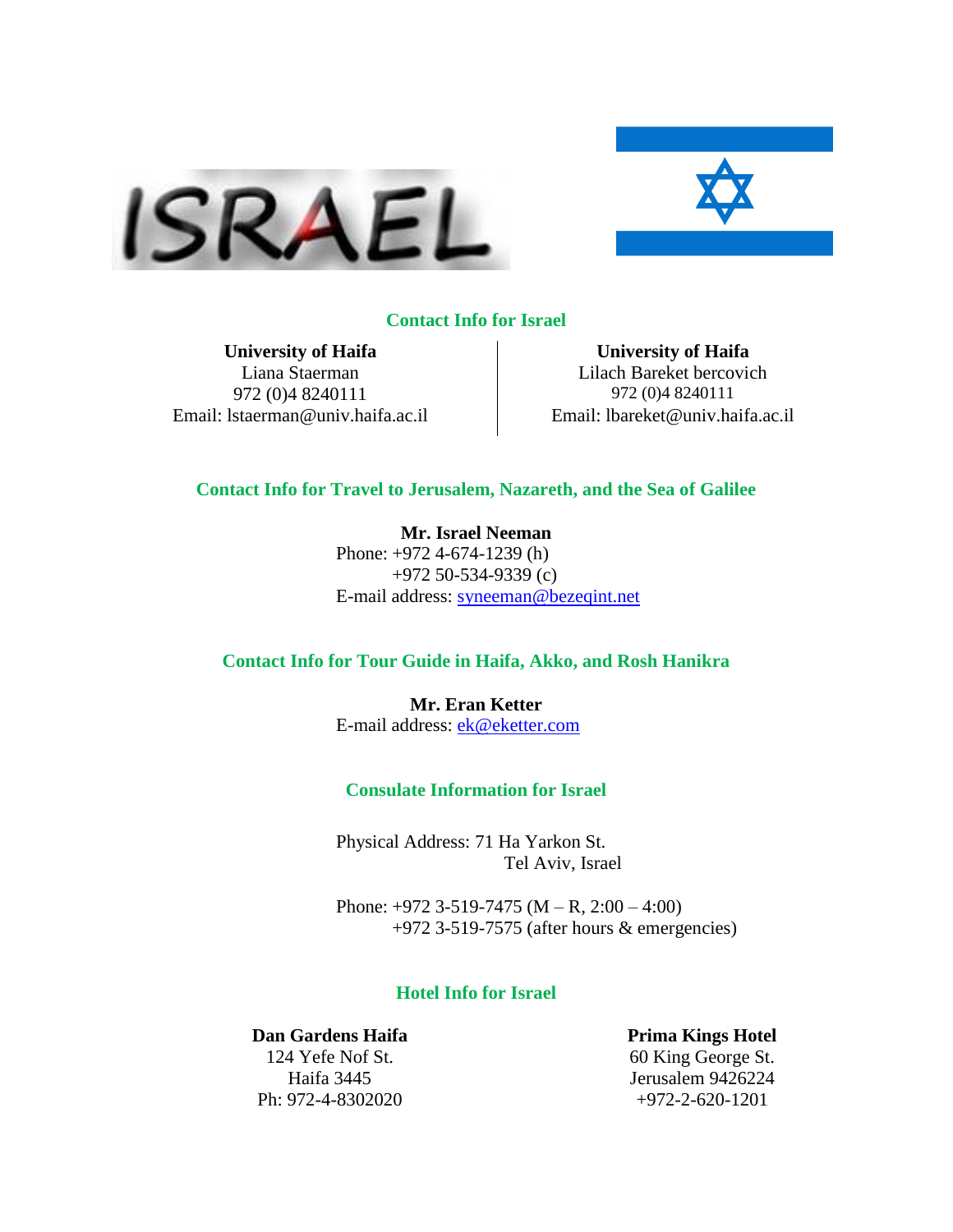| Sunday, May 19    | Morning - Border Crossing Jordan River Terminal. A minibus<br>$\bullet$<br>will take the group and drive to the Haifa University campus.<br>11:15 - 11:30 - Orientation - going through the schedule<br>11:30 - 12:30 - Lecture on Internationalization on campus will<br>be taken by Professor Hanan Alexander and Sandra from the<br>International School (Scott, Lucretia, Rafael, and Tony have<br>water bottles for Hanan Alexander, Sandra, Lilach, and Liana)<br>12:30 -13:30 - Campus tour<br>13:30-15:00 - Lunch - Meeting with the Dean of Students and<br>$\bullet$<br>Head of the International School Professor Hanan Alexander<br>and Professors from Haifa University and the International<br>School (Joe has a marble clock for David Faraggi; Rafael has 10<br>USB drives for the professors)<br>15:00-18:30- Tour of Haifa (Guide - Mr. Eran Keter) (Jon has a<br>business card for Eran Keter)<br>19:00 - Dan Gardens Hotel Check in - Free evening |
|-------------------|-------------------------------------------------------------------------------------------------------------------------------------------------------------------------------------------------------------------------------------------------------------------------------------------------------------------------------------------------------------------------------------------------------------------------------------------------------------------------------------------------------------------------------------------------------------------------------------------------------------------------------------------------------------------------------------------------------------------------------------------------------------------------------------------------------------------------------------------------------------------------------------------------------------------------------------------------------------------------|
| Monday, May 20    | 9:30 - 11:30 - Lecture - Dr. Udi Eran - History of the Conflict<br>$\bullet$<br>(Accompanied by the participation of students from the Peace<br>and Conflict Studies) (Scott has a USB drive for this lecturer)<br>12:00-14:00 - Meetings with Professors from the University of<br>Haifa & lunch (Tony has 10 USB drives for the participants at<br>this lunch)<br>14:30-16:30 - Lecture - Peace Education by Dr. Haggai<br>Kupermintz from the Department of Learning, Teaching &<br>Supervision. (Lucretia has a USB drive for this lecturer)<br>17:00-19:30 - Tour to "Daliat El Carmel" - meeting with Druze<br>culture and the Carmel Forest & a Druze dinner.                                                                                                                                                                                                                                                                                                    |
| Tuesday, May 21   | $10:00 - 12:00$ - Lecture - Prof. Ben-Zvi - US and the Arab-<br>$\bullet$<br>Israeli Conflict (Accompanied by the participation of students<br>from the Peace and Conflict Studies) (Rafael has a USB drive for<br>this lecturer)<br>12:30 - <mark>19:00</mark><br>- Trip to Akko + tour to Rosh Hanikra caves<br>(Including free time in Akko for lunch)                                                                                                                                                                                                                                                                                                                                                                                                                                                                                                                                                                                                               |
| Wednesday, May 22 | 09:00 - 10:00 - Tal with Dr. Ayman Agbaria - Lecturer in the<br>$\bullet$<br>department of leadership and policy in education at the<br>University of Haifa and the director of the Mendal Leadership<br>Institute in Jerusalem. (Joe has a USB drive for this lecturer)<br>10:00 - 11:00 - Talk with Prof. Benny Miller from the<br>Department of Political Science & the academic advisor of the                                                                                                                                                                                                                                                                                                                                                                                                                                                                                                                                                                      |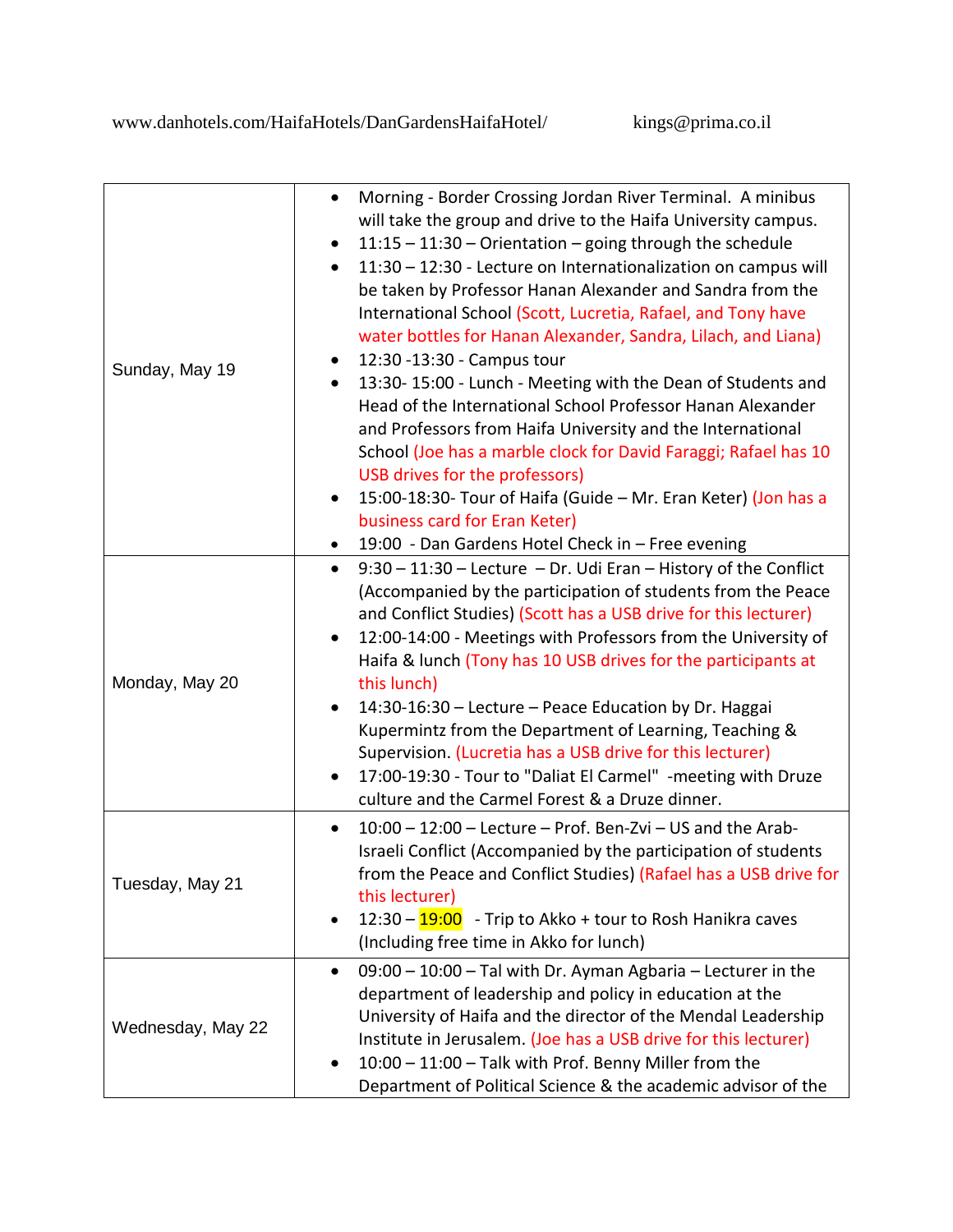|                  | program (Accompanied by the participation of students from                                                                    |
|------------------|-------------------------------------------------------------------------------------------------------------------------------|
|                  | the Peace and Conflict Studies) - Explaining war & peace in the                                                               |
|                  | Middle East (Lucretia has a USB drive for this lecturer)                                                                      |
|                  | 11:30 - 21:00 - Trip to Nazareth, Sea of Galilee and Zippori<br>$\bullet$                                                     |
|                  | (Travel Guide - Mr. Israel Neeman) (Jon has a business card                                                                   |
|                  | holder for this tour guide)                                                                                                   |
|                  | International involvement in the conflict and the military aspects of<br>$\bullet$                                            |
|                  | it                                                                                                                            |
|                  | Dr. Daphna Canetti<br>$\circ$                                                                                                 |
|                  | Dr. Zach Levey<br>$\circ$<br>Prof Uri Bar-Joseph<br>$\circ$                                                                   |
|                  | (Accompanied by the participation of students from the Peace                                                                  |
|                  | and Conflict Studies) (Mary has USB drives for each of the 3                                                                  |
|                  | panelists)                                                                                                                    |
| Thursday, May 23 | $11:00 - 12:00 - A$ visit to the Jewish-Arab Center in the<br>$\bullet$                                                       |
|                  | University of Haifa                                                                                                           |
|                  | 12:15 - 13:30 - Farewell lunch with the Dean of Students and<br>$\bullet$                                                     |
|                  | Head of the International School Professor Hanan Alexander                                                                    |
|                  | 13:30 - Depart for Jerusalem. Travel Guide - Mr. Israel Neeman<br>٠                                                           |
|                  | Time of Hotel Check in (Prima Kings Hotel) - TBD (depending on<br>$\bullet$                                                   |
|                  | the guide and tiredness of the group)                                                                                         |
|                  | Overview from Haas Promenade - Historical and political<br>$\bullet$                                                          |
|                  | overview of Jerusalem - East and West                                                                                         |
|                  |                                                                                                                               |
|                  | City of David - Walk through archeological/biblical site of First<br>Temple Jerusalem. The City of David excavation is in the |
|                  | Silwan neighborhood and today is the focus of political clash                                                                 |
|                  | between Israel and the Palestinians. This is one of the world's                                                               |
|                  | most controversial archeological sites.                                                                                       |
|                  | (We need to order this site for about 10:15AM)                                                                                |
|                  | <b>Western Wall Visit</b>                                                                                                     |
|                  |                                                                                                                               |
|                  | Overview of the Temple Mount - Discussion of the Night                                                                        |
| Friday, May 24   | Journey (Koran) and Muslim connection to Jerusalem                                                                            |
|                  | Jewish expectations of Messianic redemption and the<br>$\bullet$                                                              |
|                  | construction of the Third Temple on Mt. Moriah (site of the                                                                   |
|                  | Binding of Isaac) where the First and Second Temples stood.                                                                   |
|                  | Jewish Quarter Walk - Herodian Quarter (connection to the<br>٠                                                                |
|                  | Second Temple) excavations.                                                                                                   |
|                  | Modern Issues in the Old City - the fall of the Jewish Quarter to                                                             |
|                  | Jordan in 1948 and the 1967 capture of the Old City by Israel.                                                                |
|                  | Where are we today?                                                                                                           |
|                  | Church of the Holy Sepulcher - The most holy site in<br>$\bullet$                                                             |
|                  | Catholicism and the Orthodox churches. History and politics                                                                   |
|                  | through the generations. Where is the Christian world in                                                                      |
|                  | today's Middle East?                                                                                                          |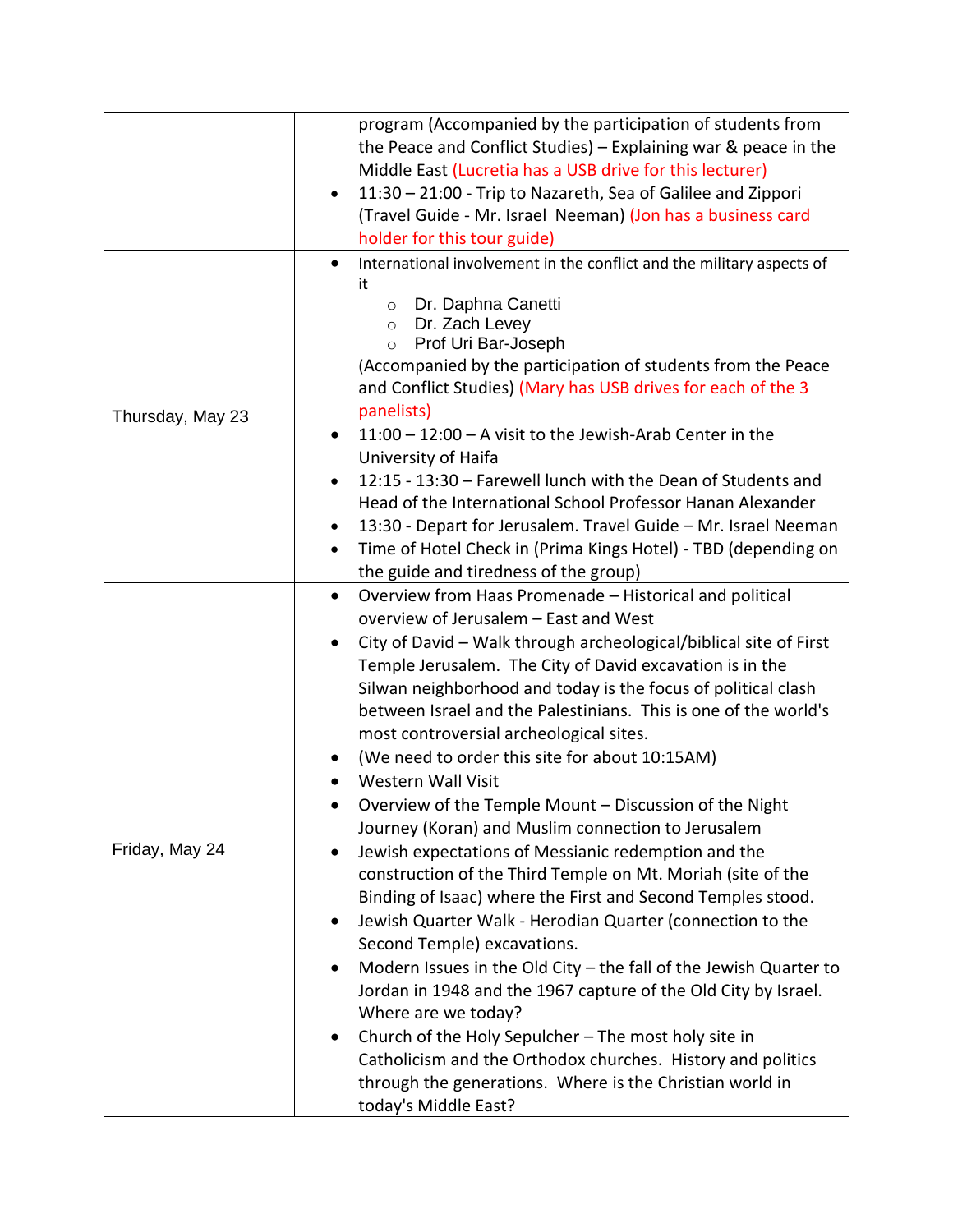|  | Are there political/religious solutions to the Jerusalem<br>labyrinth?                                                                      |
|--|---------------------------------------------------------------------------------------------------------------------------------------------|
|  | • Free time to shop in the Arab Market.<br>• $21:30 - A$ minibus will pick up the group from the hotel and will<br>take them to the airport |

### **Saturday, May 25**

| 01:20 | Turkish Airlines flight 791 departs Tel Aviv |
|-------|----------------------------------------------|
|-------|----------------------------------------------|

- 03:30 Turkish Airlines flight 791 arrives in Istanbul
- 07:40 Turkish Airlines flight 1081 departs Istanbul
- 08:20 Turkish Airlines flight 1081 arrives in Belgrade





# **Contact Info for Serbia**

**SIT SIT** Jessica Lindoerfer **Lauren E. Clark** Custom Program Manager Dean for Custom & Comparative Programs 802-258-3288 802-258-3286 1 Kipling Rd. Brattleboro, VT 05302 | 1 Kipling Rd. Brattleboro, VT 05302 Email: Jessica.Lindoerfer@sit.edu Email: lauren.clarke@sit.edu

If your flight to Belgrade is delayed, you can call Orli Fridman directly at the number below.

# **In-country Contact Info for Serbia**

**Orli Fridman**, Academic Director **Nenad Porobic**, Program Coordinator  $+381\,63\,645\,606$   $+381\,(0)11\,263\,1175\,(o)$ +386 (0)49 899 193 (Kosovo number) +381 (0)65 977 0791 (c) (Serbian number)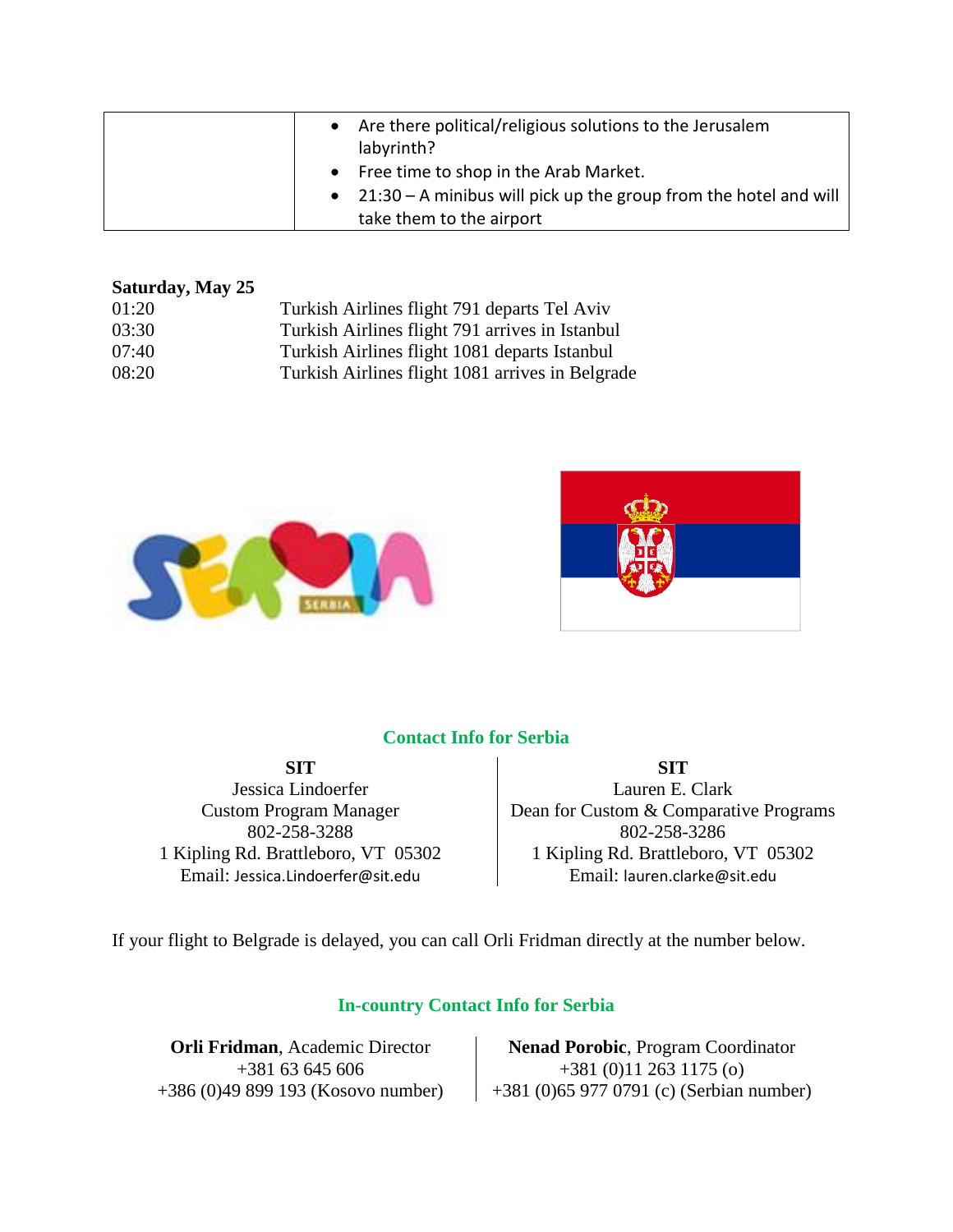Program Office: Bata Lakina 4a, Belgrade  $\vert$  +286 (0)49 491 395 (Kosovo number) Email: orli.fridman@sit.edu Email: nenad.porobic@sit.edu

## **Consulate Info for Serbia**

Physical Address: 50 Kneza Milosa St.

Belgrade

Phone:  $+381\ 11\ 361\ 9344\ (M - F, 9:00 - 4:00)$ For after-hours emergencies, call this number and ask for the after-hours duty officer

## **Hotel Info for Serbia**

Hotel Prag Kraljice Natalije 27 Belgrade, Serbia Phone: +381 11 361 0422 [http://www.hotelprag.rs/index\\_eng.html](http://www.hotelprag.rs/index_eng.html)

# **Reminder: No apparel with UR shield on it in Serbia!**

|                  | • 8:20 Flight from Tel Aviv to Belgrade                                                                                                                                                                                                                                                                                                                                                                                                                                                                                                                                                                                                          |
|------------------|--------------------------------------------------------------------------------------------------------------------------------------------------------------------------------------------------------------------------------------------------------------------------------------------------------------------------------------------------------------------------------------------------------------------------------------------------------------------------------------------------------------------------------------------------------------------------------------------------------------------------------------------------|
|                  | 10:00 Early check-into hotel Prag                                                                                                                                                                                                                                                                                                                                                                                                                                                                                                                                                                                                                |
|                  | Individual lunch                                                                                                                                                                                                                                                                                                                                                                                                                                                                                                                                                                                                                                 |
| Saturday, May 25 | 17:00-18:00 Welcome and introductions, expectations – SIT<br>staff (Noah has a water bottle for Orli Fridman; Mary has 10<br>bookmarks and Lucretia has 10 business card holders for SIT<br>staff)                                                                                                                                                                                                                                                                                                                                                                                                                                               |
|                  | • 19:00 Welcome dinner @ Znak Pitanja - Serbian Kafana                                                                                                                                                                                                                                                                                                                                                                                                                                                                                                                                                                                           |
| Sunday, May 26   | 10:00-11:00 Post-war/Post-Yugoslav Balkans: thinking<br>comparatively with Israel-Palestine - Dr. Orli Fridman<br>Coffee Break<br>11:30-13:00 Serbia after Milošević – Dr. Vladimir Pavićević<br>(Shital has a pen for this lecturer)<br>• 13:00-14:00 Lunch @ Britt Café<br>• 14:00-15:00 Short introduction to Serbian Language (Politics<br>and Identity in the Balkans) - Ms. Nikica Strižak (Noah has a<br>business card holder for this lecturer)<br>15:00-19:00 City tour of Belgrade (Shital has a business card<br>holder for this tour guide)<br>19:30 Walk to the river Sava followed by dinner @ Comunale -<br>reservations at 20:00 |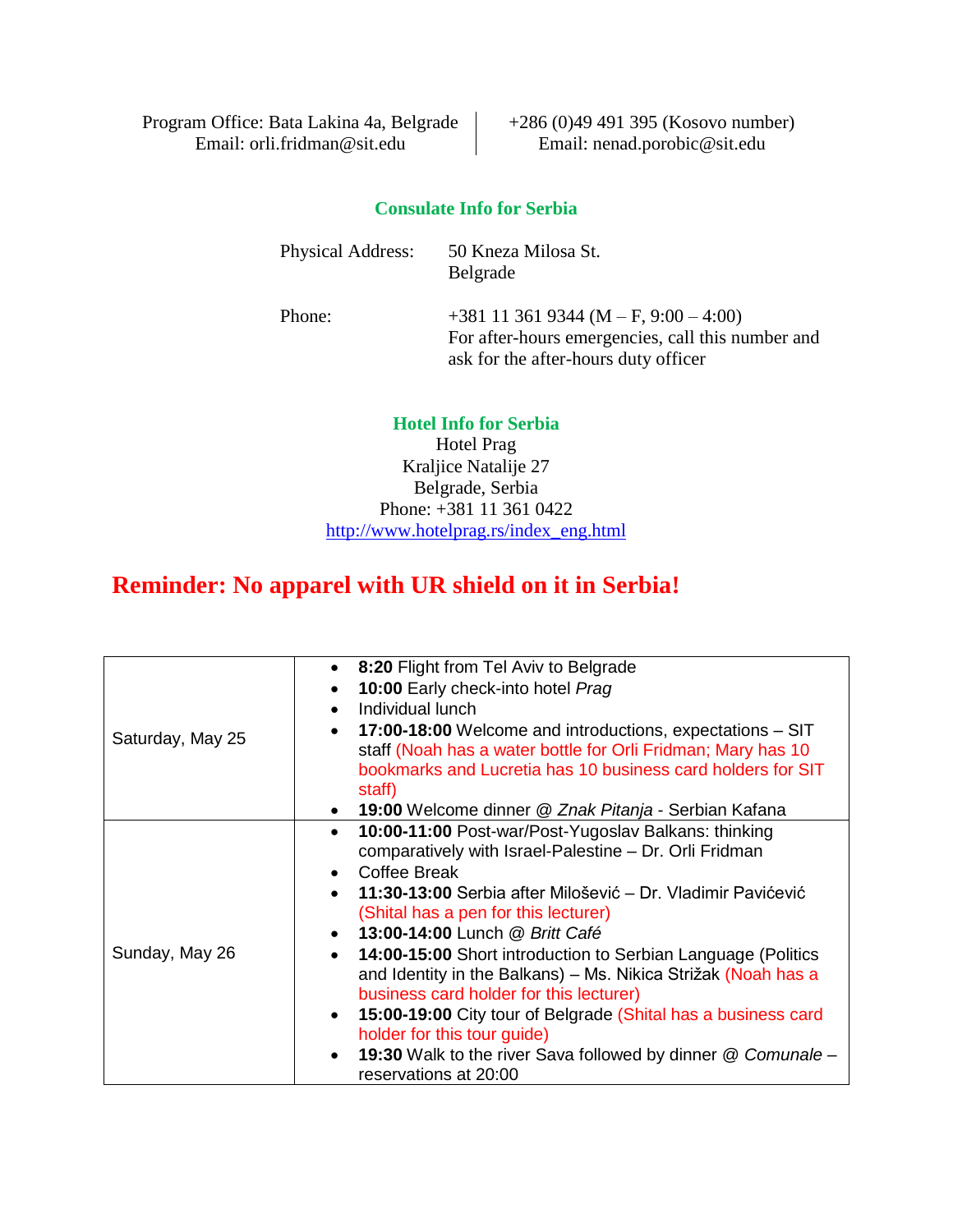| Monday, May 27  | • 10:00 Leave the hotel for the Faculty of Political Science<br>• 10:30-12:00 Serbian perspectives of the Kosovo conflict - Dr.<br>Filip Ejdus (Shital has a pen for this lecturer)<br>Lunch break @ Vapiano<br>$\bullet$<br>• 14:30-16:00 Visit the Humanitarian Law Center - Ms. Marijana<br>Toma: Transitional justice and Dealing with the Past in Serbia<br>(Andy has a pen for this lecturer)<br>• 19:00 Reception with local SIT staff & faculty @ Supermarket<br>(Noah and Shital each have 10 business card holders for the<br>guests at this reception) |
|-----------------|-------------------------------------------------------------------------------------------------------------------------------------------------------------------------------------------------------------------------------------------------------------------------------------------------------------------------------------------------------------------------------------------------------------------------------------------------------------------------------------------------------------------------------------------------------------------|
| Tuesday, May 28 | • 10:30-12:00 From discourses of Brotherhood and Unity to<br>Discourses of EU integration - Dr. Jelisaveta Blagojević (Andy<br>has a pen for this lecturer)<br>Lunch @ Mikser house<br>$\bullet$<br>• 14:30-16:00 Visit the Youth Initiative for Human Rights (a local<br>NGO)<br>Free afternoon/individual dinner<br>$\bullet$                                                                                                                                                                                                                                   |





# **Contact Info for Kosovo**

Jessica Lindoerfer<br>
Custom Program Manager<br>
Dean for Custom & Comparat Email: Jessica.Lindoerfer@sit.edu | Email: lauren.clarke@sit.edu

**SIT SIT** Dean for Custom & Comparative Programs 802-258-3288 802-258-3286 1 Kipling Rd. Brattleboro, VT 05302 1 Kipling Rd. Brattleboro, VT 05302

# **Consulate Info for Kosovo**

Physical Address: Arberia/Dragodan, Nazim Hikmet 30 Pristina, Kosovo

Phone: +381 38 59 59 3000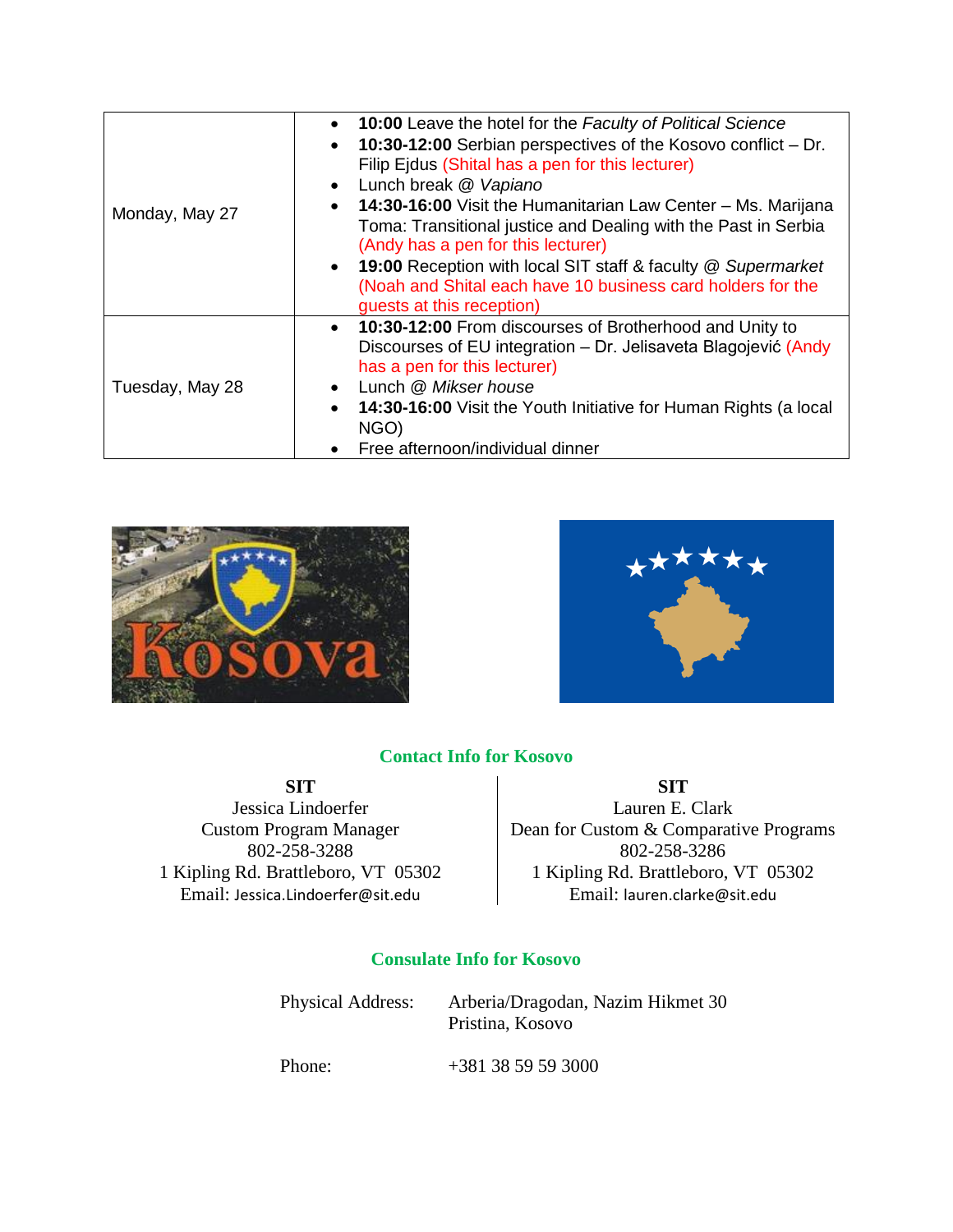## **Hotel Info for Kosovo**

Hotel Sirius – Confirmation number 22280 Rr Agim Ramadani Pristina, Kosovo Phone: +381 (0)38 22 22 80, +377 (0)44 11 11 11 <http://hotelsirius.net/web/?lang=en>

# **Dobar dan! (Good day! in Albanian)**

# **Reminder: No apparel with UR shield on it in Kosovo!**

**Pristina, Kosovo: May 29—June 1**

| Wednesday, May 29 | 9:00 Travel to Pristina (lunch on the bus)<br>٠<br>15:00 Check in to hotel Sirius<br>16:00 Brief intro to Kosovo/a-Pristina – Mr. Yll Buleshkaj (SIT<br>Kosovo coordinator) (Andy has a water bottle for Yll Buleshkaj)<br>17:00 Afternoon tour of Pristina: including AUK, Velania hill<br>20:00 Dinner @ Pishat [with AUK faculty] and UR alum (Caitlin<br>Smith – caitlin.smith@richmond.edu) Joe has a pennant for the<br>UR alumnus) |
|-------------------|-------------------------------------------------------------------------------------------------------------------------------------------------------------------------------------------------------------------------------------------------------------------------------------------------------------------------------------------------------------------------------------------------------------------------------------------|
| Thursday, May 30  | 10:00-11:30 Introduction to state-building in Kosovo/a $-$ Dr.<br>Afrim Hoti (Andy has a pen for this lecturer)<br>12:00 Visit to Gračanica Monastery<br>Lunch on the bus<br>14:30 Visit to the city of Prizren (1.5h drive from Pristina)<br>Visit the mosque, the League of Prizren Museum, Monastery<br>etc<br>Dinner at the old city<br><b>Return to Pristina</b>                                                                     |
| Friday, May 31    | 11:00-12:30 Transitional justice and Dealing with the past in<br>$\bullet$<br>Kosovo/a – Mr. Nehari Sharri (Andy has a pen for this lecturer)<br>Lunch $@$<br>15:00 Visit Gazimestan (the 'Kosovo battle' site of 1389)<br>$\bullet$<br>16:00 Visit the divided city of Mitrovica<br>$\bullet$<br>Study visit summary and closure<br>Dinner @ Tiffany's                                                                                   |

| <b>Saturday, June 1</b> |                                                  |
|-------------------------|--------------------------------------------------|
| 09:15                   | Turkish Airlines flight 1018 departs Kosovo      |
| 11:45                   | Turkish Airlines flight 1018 arrives in Istanbul |